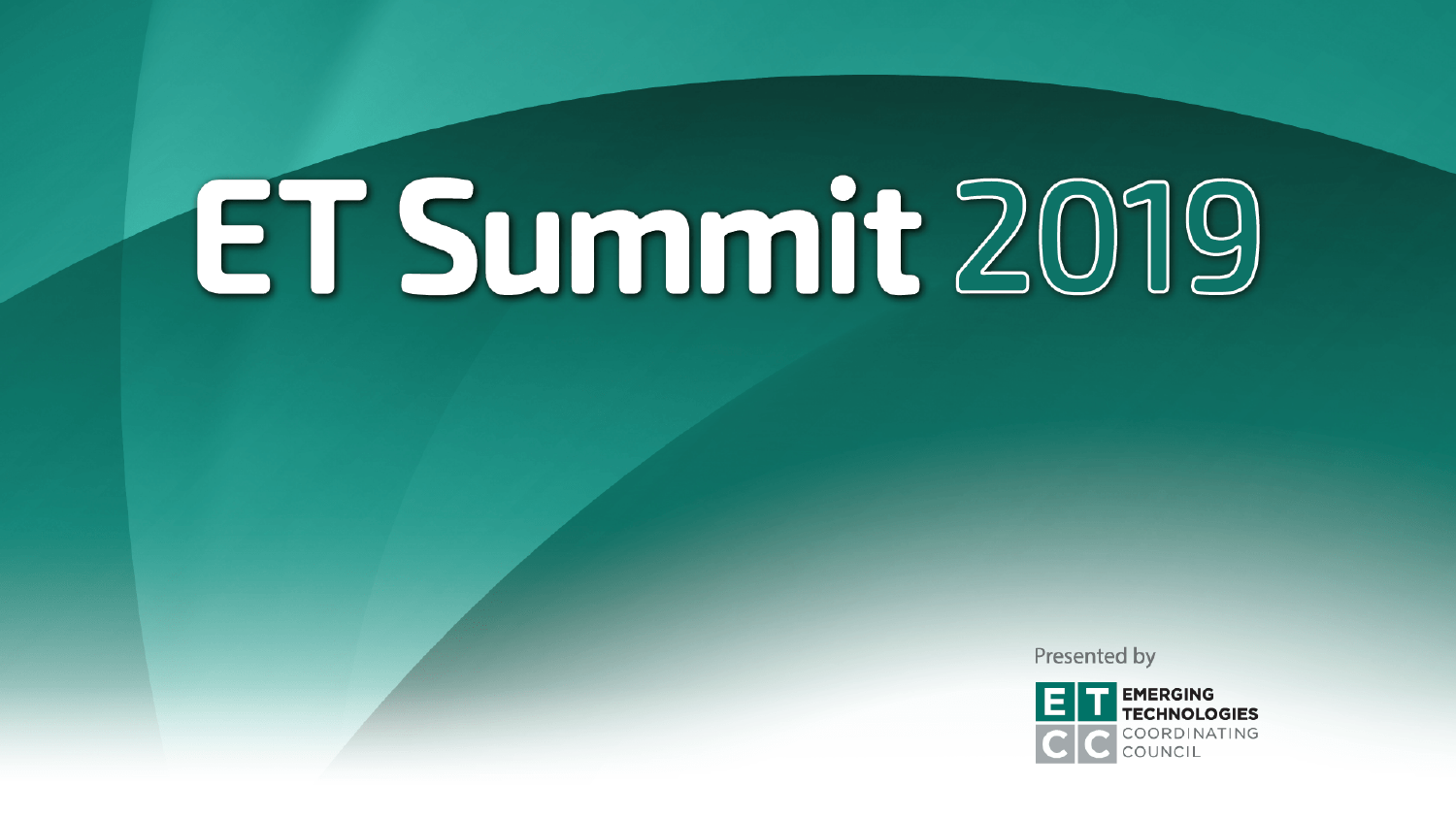

## **How Technologies Move Through the Framework**

#### A Binational Perspective

Kim Erickson

Principal Program Manager, Emerging Technologies Collaborative Consortium for Energy Efficiency (CEE)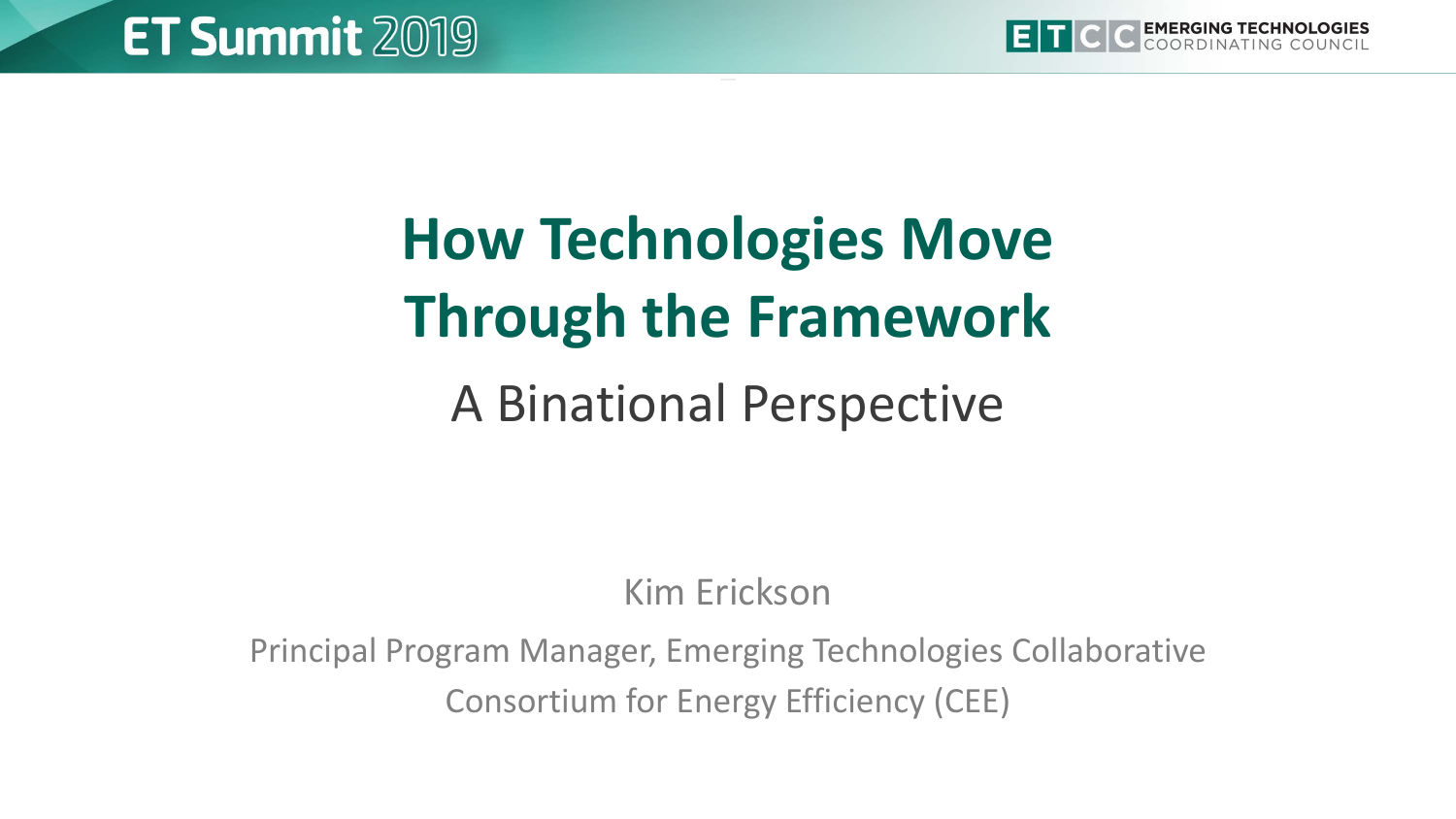

- CEE members administer ˜80% of \$9B in EE and DSM budgets
- CEE members serve over 102 million electric and 52 million natural gas customers
- *Together, CEE members accelerate development and availability of EE products and services for lasting public benefit*

Blue-colored states and provinces are where CEE members are located.

#### **2019 CEE Emerging Tech Collaborative (ETC)**

- Ameren Illinois
- BC Hydro
- ComEd
- Con Edison
- Consumers Energy
- DTE Energy
- Efficiency Vermont
- Enbridge Gas
- FortisBC
- Natural Resources Canada
- Northwest Energy Efficiency Alliance
- PSEG Long Island
- Sacramento Municipal Utility District
- San Diego Gas & Electric
- SoCalGas
- Southern California Edison
- Southern Company
- United Illuminating
- Wisconsin Focus on Energy
- Xcel Energy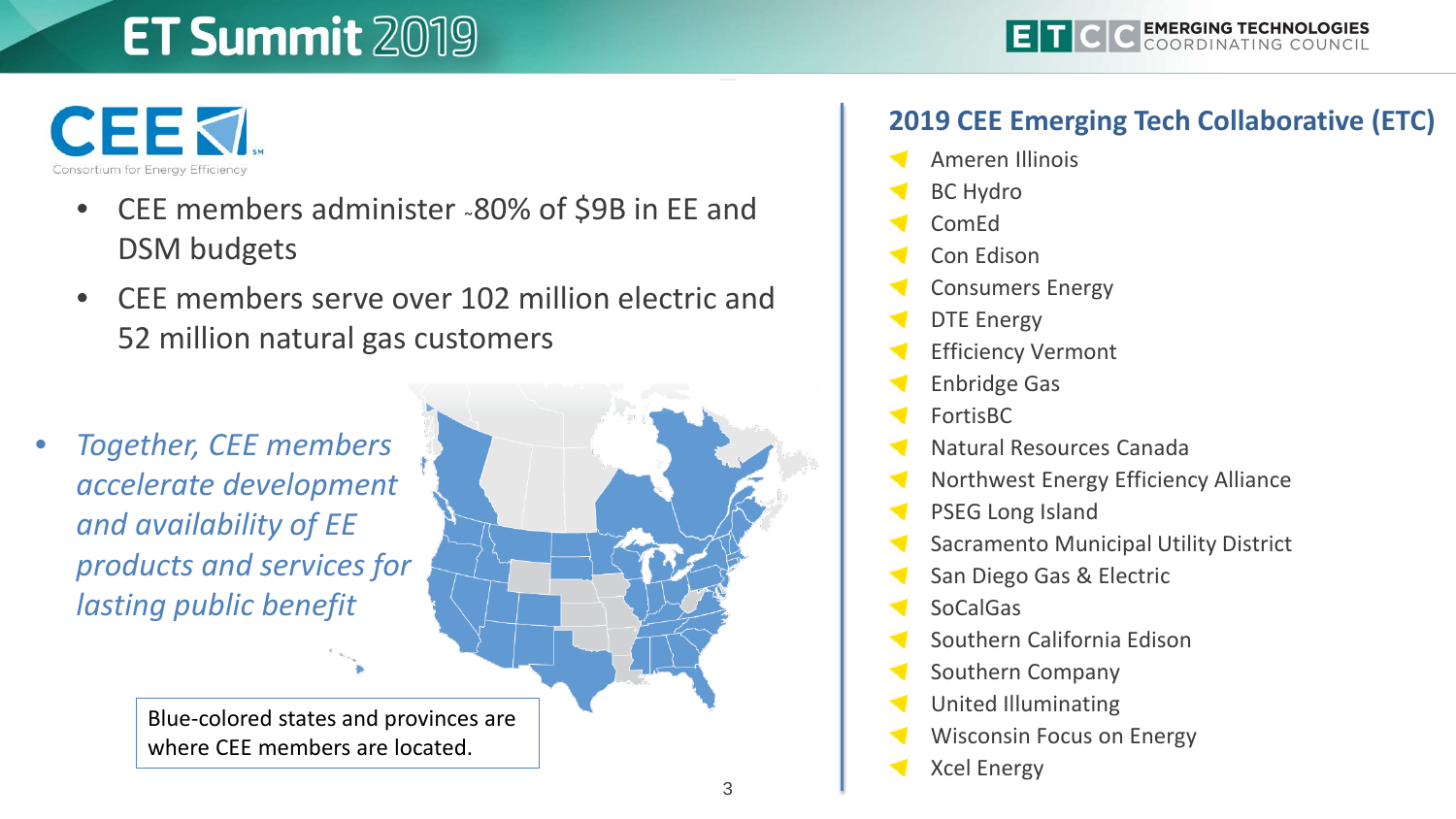#### **Shared Objectives**

#### **Local ETC Member Programs**

- Accelerate program or market adoption of EOs with high energy benefits potential by bridging the gap between R&D and meeting the *criteria for compelling energy program and market adoption*
- *Reduce the risk* that customers or energy programs invest in EOs that do not deliver on expected benefits

#### **Binational ETC**

- Accelerate voluntary consideration and uptake of **impactful binational EOs** among CEE members and customers
- Increase the effectiveness of individual EO programs by sharing information and expertise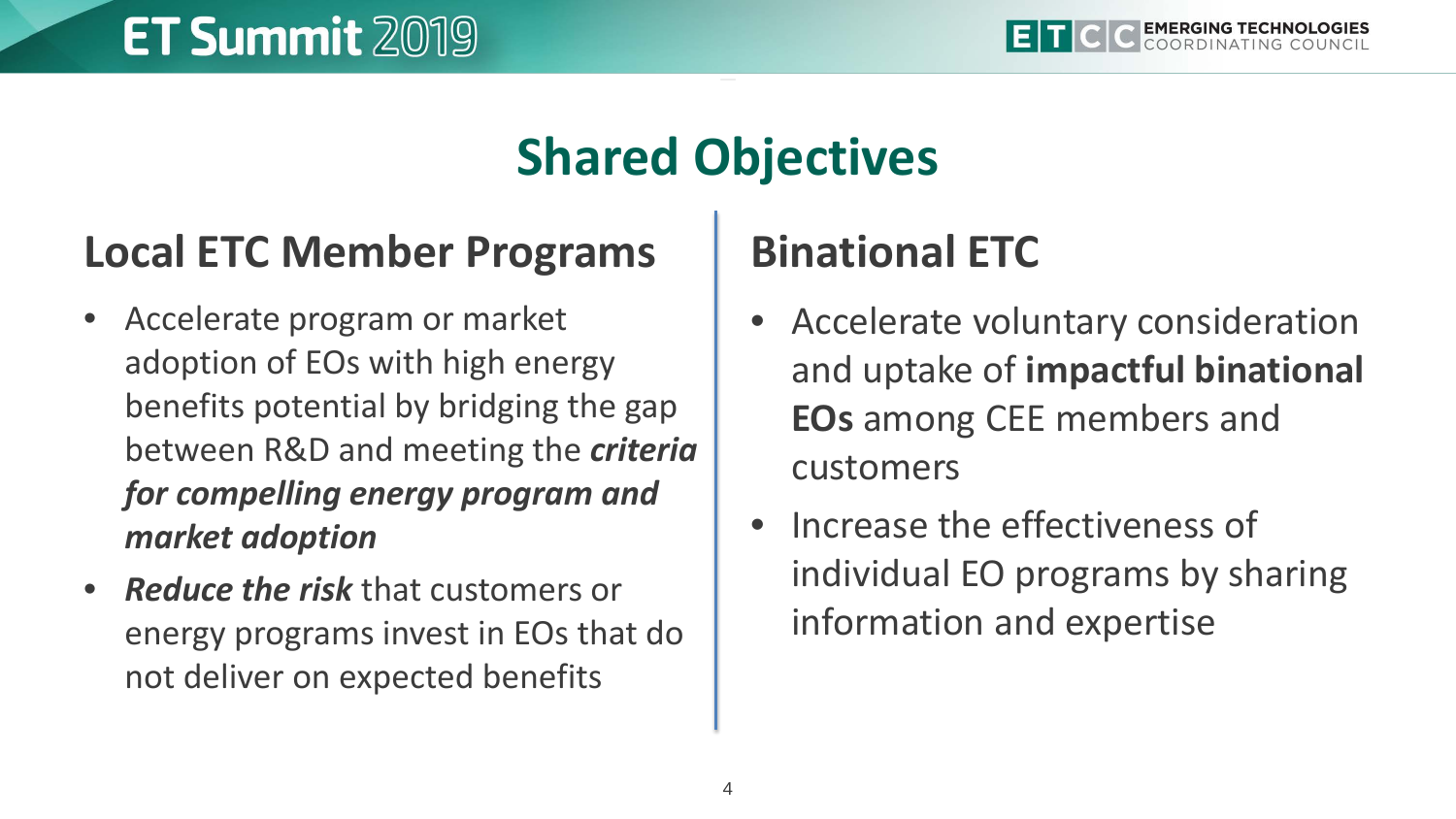#### **Challenges**



• Leveraging each other's efforts: Nomenclature, cycles, processes, trust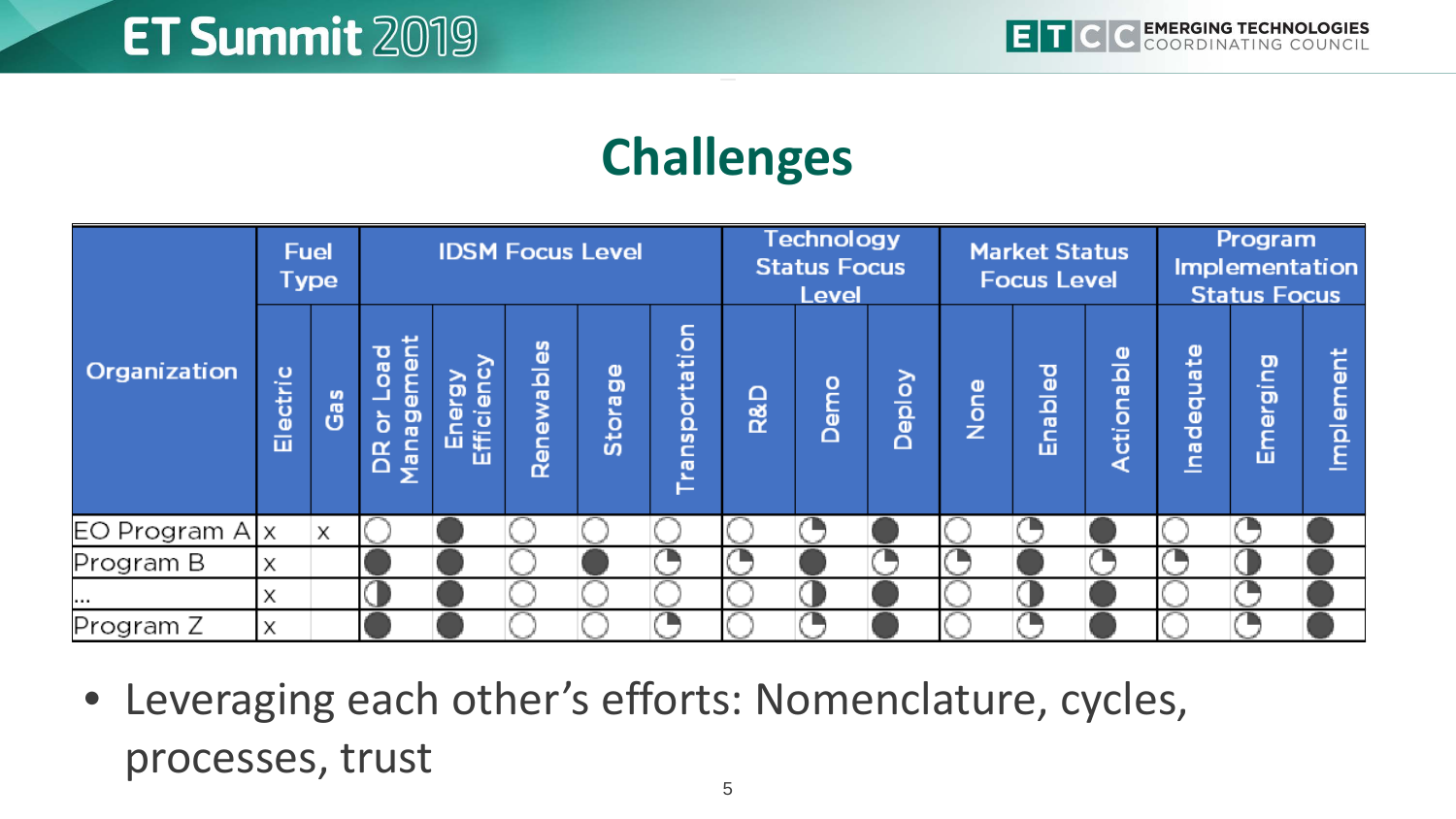| <b>Ideation and</b><br><b>Screening</b> | <b>Scope</b><br><b>Development</b> | <b>Assessment and</b><br><b>Data Gathering</b> | <b>Opportunity</b><br><b>Transfer</b> | Program<br><b>Support</b>              |                         |
|-----------------------------------------|------------------------------------|------------------------------------------------|---------------------------------------|----------------------------------------|-------------------------|
| Internal                                | Research                           | Lab Tests                                      | <b>Share Results</b>                  | <b>Track</b><br>Performance            |                         |
| External                                | <b>Identify Gaps</b>               | <b>Field Tests</b>                             |                                       | Optimize<br>Program<br><b>Delivery</b> | <b>Local</b><br>Program |
| Mandates                                | Develop<br><b>Project Scope</b>    | <b>Scaled Field</b><br><b>Placements</b>       |                                       | <b>Assess Add'l</b><br><b>Research</b> | <b>Framework</b>        |
|                                         |                                    | <b>Pilots</b>                                  |                                       | Req'd                                  |                         |
|                                         |                                    | <b>Market</b><br>Research                      |                                       |                                        |                         |
|                                         |                                    |                                                |                                       |                                        |                         |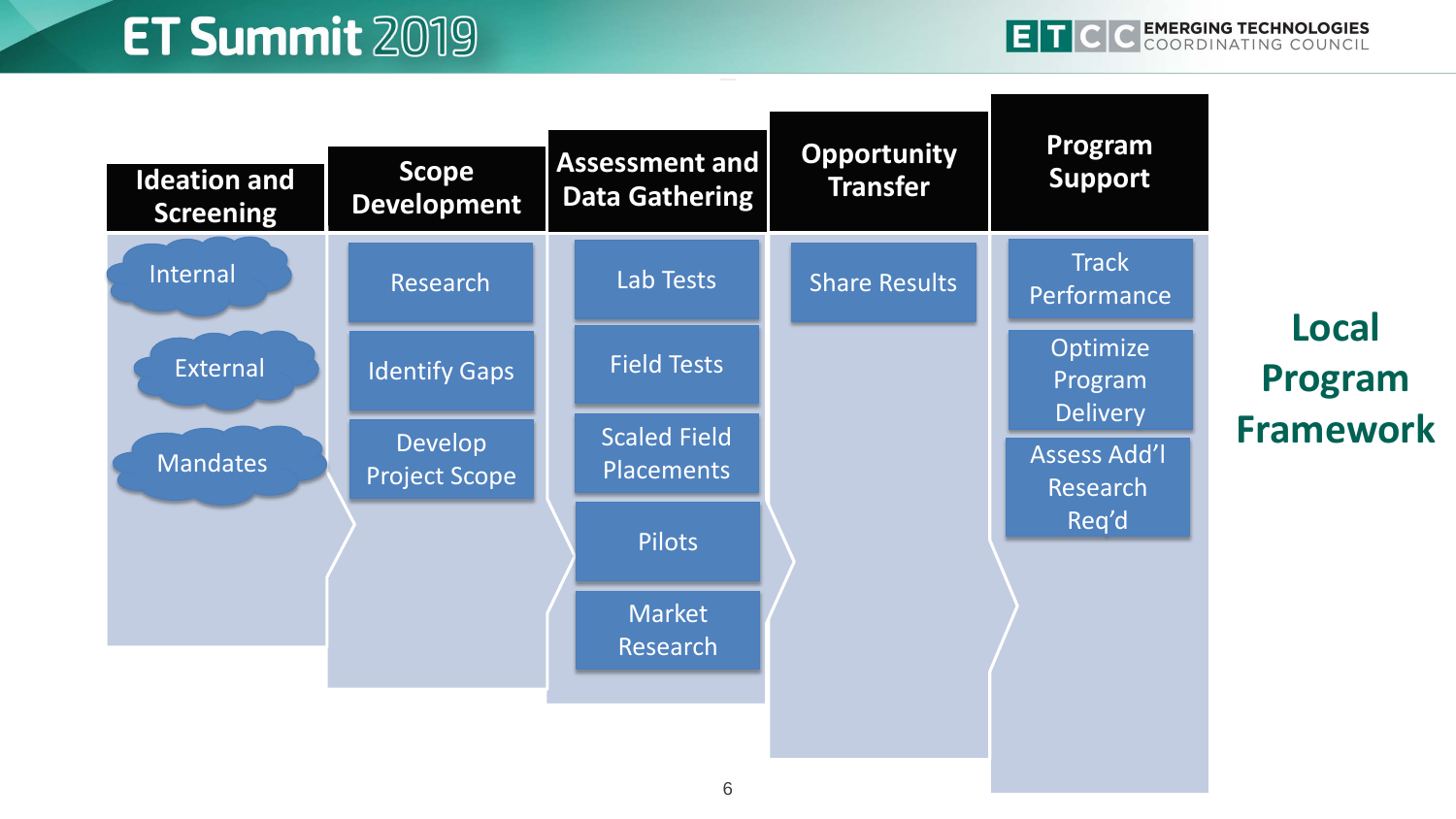C EMERGING TECHNOLOGIES EIT

**Linear is Not Linear**

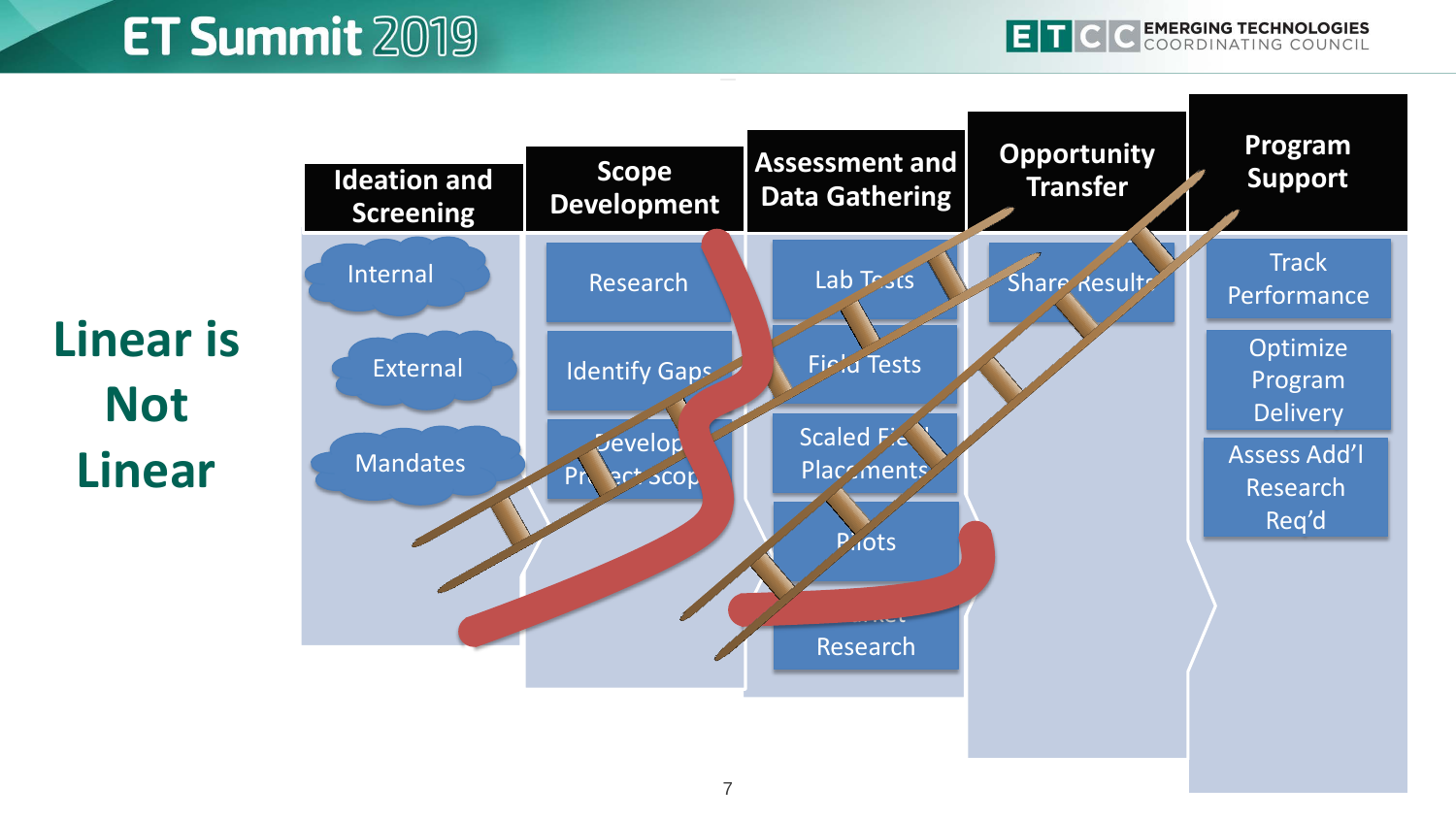## **Binational Consortium Framework**

- Known, established timing for each step
- Progressively more rigorous, agreed-upon considerations
- Multiple perspectives: EO program managers, portfolio managers, program designers, subject matter experts, program directors

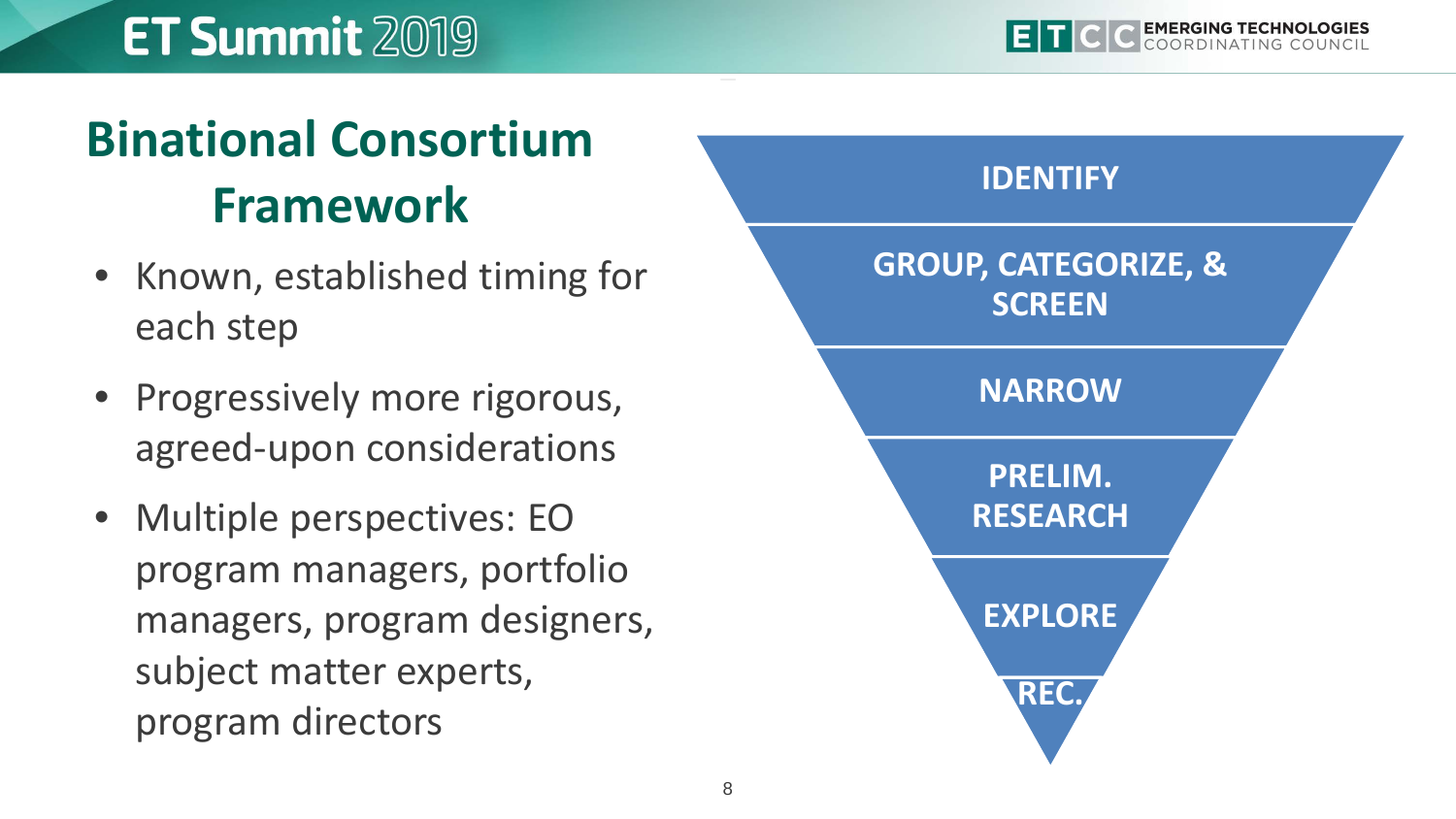#### **Screening, Scoping, and Transfer Questions**

- **TECHNICAL**: Energy savings, utility systems benefits; compared to what; safety; data; risk
- **MARKET**: Size, growth potential over time, speed of growth potential; barriers related to manufacturing, distribution, installation, and cost barriers; compared to incumbent; risk
- **CUSTOMER**: How compelling; barriers; satisfaction data
- **PROGRAM IMPLEMENTATION**: Barriers; data demonstrating potential impacts to participation or program costs
- **FIT**: What is needed? Timely? Resources available? Locally appropriate? Map to strategic goals?